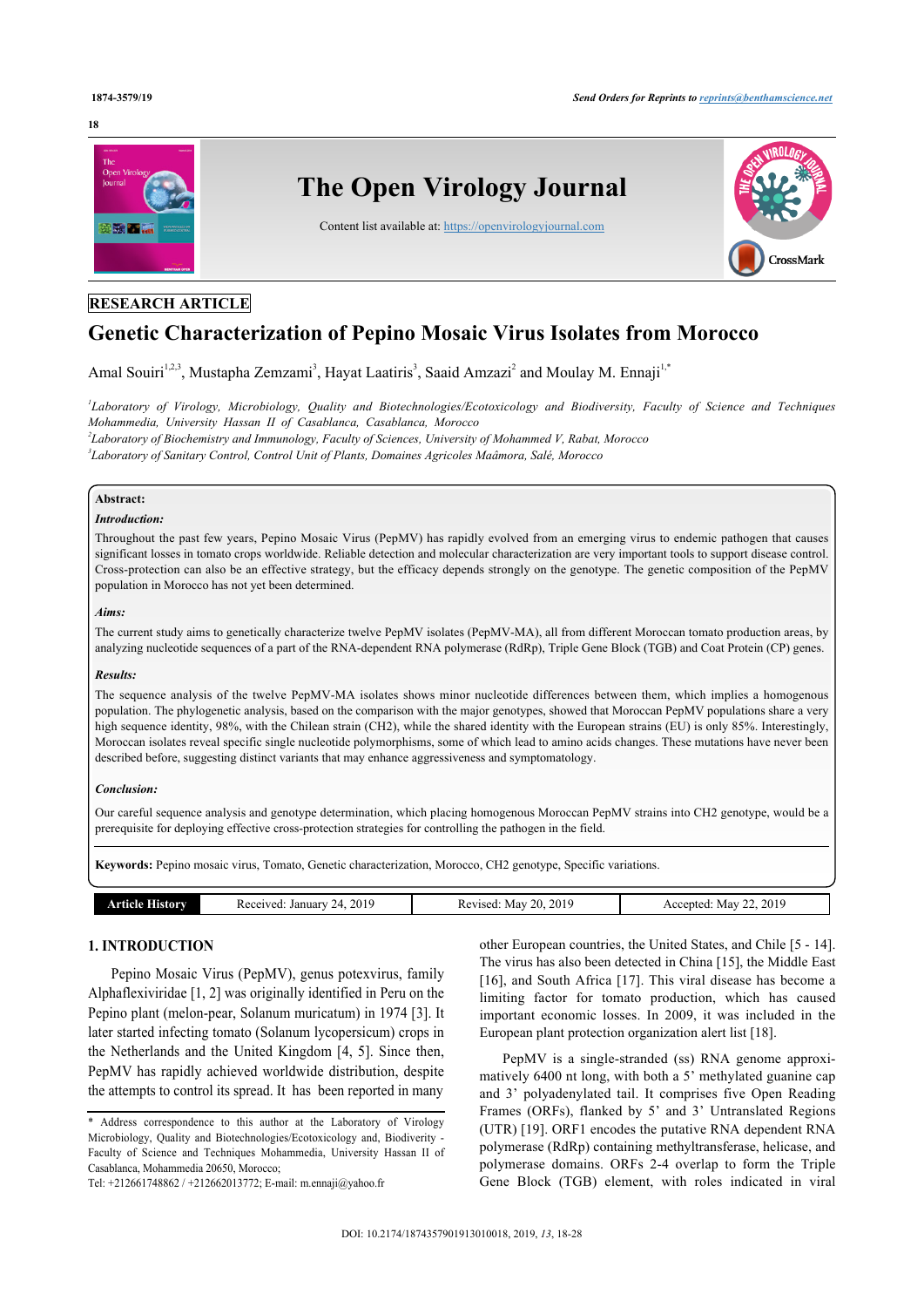movement, RNA silencing suppression and symptom development [[20,](#page-9-11) [21\]](#page-9-12). ORF5 encodes the Coat Protein (CP), which is involved in movement and encapsidation of the virion [[21\]](#page-9-12)

The virus causes a wide range of symptoms that reduce the economic value of crops, including typical fruit marbling and leaf or stem necrosis [\[22](#page-9-13) - [24](#page-9-14)]. Many factors, such as genotype [[20\]](#page-9-11) climate [[23\]](#page-9-15) and cultivar [[25](#page-9-16)] may affect the development and intensity of the symptoms.

PepMV is known to infect a relatively broad host range of plants. Most are in the family Solanaceae, but several Solanaceous hosts may not support systemic infection [[3](#page-9-2), [26](#page-9-17) - [28](#page-9-18)].

The virus is transmitted mechanically from plant to plant without the involvement of an obvious vector using feeding behavior. However, bumblebees [\[29](#page-9-19)], the soil-borne fungus Olpidium virulentus [\[30](#page-9-20)] and whiteflies can operate as vectors only by contact [\[31](#page-9-21)]. Seed transmission may also play a role in long-distance spread[[32\]](#page-9-22). Water was confirmed to be the sourceof PepMV infection [[33\]](#page-9-23).

Five main PepMV genotypes are currently recognized: The Peruvian (LP) which includes the original pepino isolate (SM.74), the European (EU), the American (US1 and US2), Chilean (CH2) and the south Peruvian (PES) [[13,](#page-9-24) [14,](#page-9-5) [34](#page-9-25)], with an inter-genotype RNA sequence identity of at least 80%. Hence, PepMV isolates display considerable genomic differences, possibly associated with geographic origins, specific host and high mutation rates of RNA viruses. These differences have been sugg[este](#page-9-26)d to increase the adaptation ability to new environments [35]. However, no correlation has been observed between different PepMV genotypes and the [seve](#page-9-27)[rity](#page-9-14) of symptom development in infected tomato plants [11, 24]. In contrast, single nucleotide variations have been associated with an aggressive and highly vir[ulen](#page-9-28)t isolate known to cause significant symptoms and damages [36].

Interestingly, a replacement of strains and[/or](#page-9-29) co-existence have characterized the epidemic of PepMV [37]. In Europe, EU isolates have been replaced by the CH2 strain. The [Am](#page-10-0)erican US1 genotype has been found on the Canary Islands [38]. In North America, the EU strain has become predominant

<span id="page-1-0"></span>**Table 1. Tomato fruit sampling information**

[[39](#page-10-1)] and has since been replaced by CH2 [[40\]](#page-10-2). Thus, mixed infection and recombination between PepMV strains play a role in the dynamic virus evolution [\[37](#page-9-29), [41\]](#page-10-3).

Prevention of PepMV disease through strict hygiene measures is currently the main control strategy for the virus in tomato production. Cross-protection can be effective, but only if the conditions are well-defined. The effectiveness depends strongly on the PepMV genotype [[32\]](#page-9-22).

In Morocco, the current situation of PepMV presence is unknown since no official survey has been conducted until the present. In spite of this fact, there are several interception reports of PepMV on exported Moroccan tomato fruit suggesting the viral presence in the original tomato production areas[[18\]](#page-9-9). PepMV-like symptoms have been observed, between 2009 and 2014, in many tomato fields and greenhouses in the Souss, El Jadida, and Skhirat regions of Morocco. The presence of the symptoms was correlated with positive DAS-ELISA results, and confirmed by RT-PCR [\[42](#page-10-4)].

The genetic characterization and variations among circulating PepMV strain in Morocco have not been described. Nevertheless, genotype determination is a precondition for deploying an effective cross-protection strategy. This paper gives a careful genetic analysis of PepMV of Moroccan isolates in tomatoes by studying different parts of the genome.

#### **2. METHODS**

# **2.1. Plant Material and Serological Determination of PepMV Presence**

Tomato fruit showing both typical and non-typical symptoms of PepMV infection as well as symptomless tomatoes (n=21) collected between 2009 and 2014 were used in this study. The tomato samples are originated from different production areas in Morocco (Table **[1](#page-1-0)**). The experiments were carried out at Laboratory of Sanitary Control, Control Unit of Plants, Domaines Agricoles Maâmora, Sale, Morocco. PepMV was detected by optimized DAS ELISA using monoclonal antibodies produced locally in a previous study (Domaines agricol UCP Maamora, Salé, Morocco). The assay included healthy plant extract as a negative control and PepMV infected plant as a positive control [[43\]](#page-10-5).

<span id="page-1-1"></span>

| <b>Sample Number</b> | <b>Collection Date</b> | Origin                  | <b>Symptoms Description</b>                                            |
|----------------------|------------------------|-------------------------|------------------------------------------------------------------------|
| $1$ to $7$           | 2009                   | Souss (greenhouses)     | Chlorotic mosaic on leaves<br>Necrotic stems<br>Typical fruit marbling |
| 8, 9, 11             | June 2014              | El jadida (greenhouses) | Yellow-red mosaic patterns<br>Typical fruit marbling                   |
| 10, 12               | June 2014              | Skhirate (field)        | uneven fruit ripening                                                  |
| 13, 14, 15           | June 2014              | El jadida (greenhouses) | uneven fruit ripening                                                  |
| 16,17                | July 2014              | Temara (field)          | Yellow spot                                                            |
| 18                   | July 2014              | Temara (field)          | No symptom                                                             |
| 19,20,21             | <b>July 2014</b>       | Temara (field)          | Fruit chlorosis                                                        |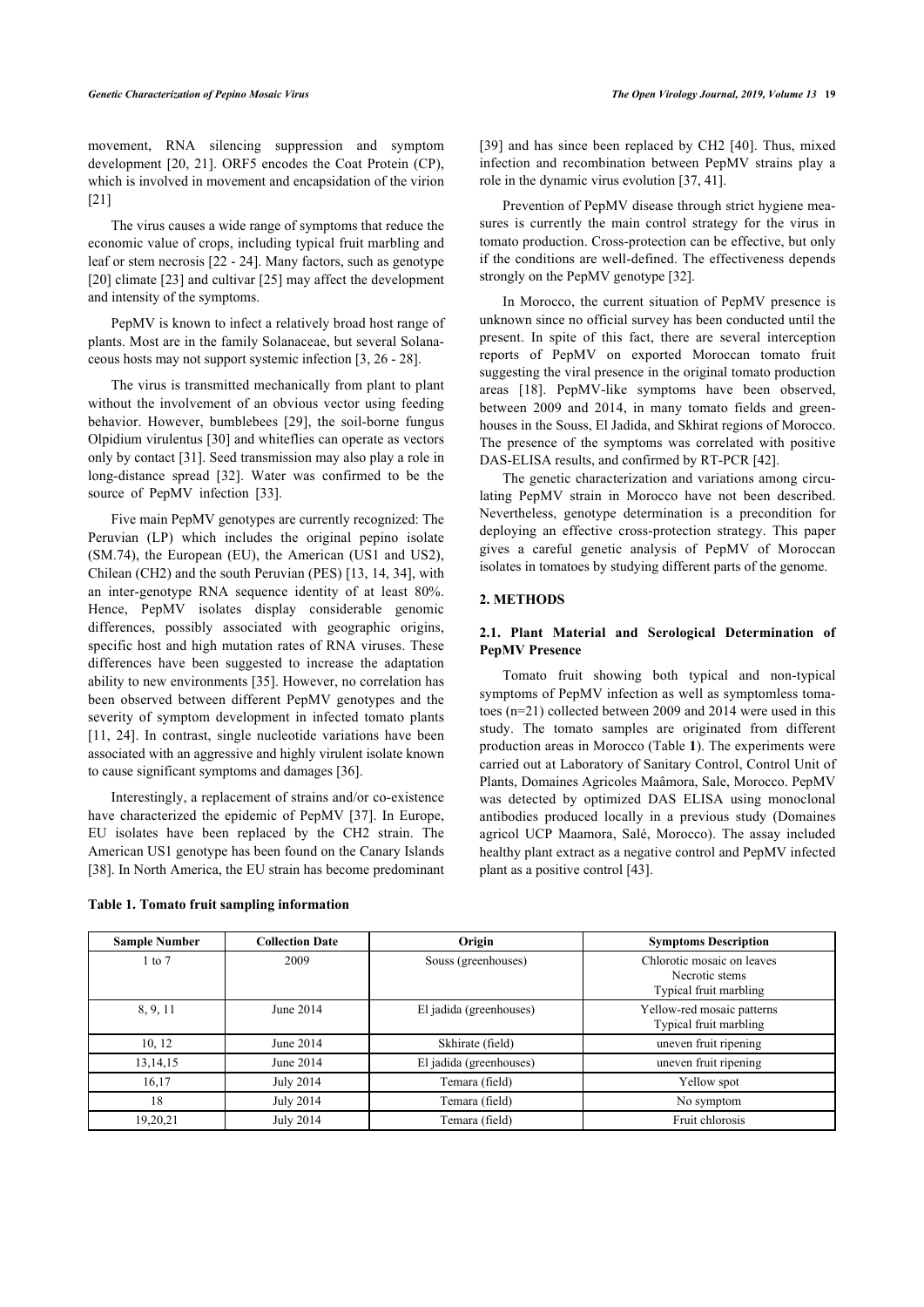

**Fig. (1).** Genome structure of Pepino Mosaic Virus (PepMV) and the relative position of the Polymerase Chain Reaction (PCR) primers targeting different regions used for sequencing and genetic variability analysis

# **2.2. Viral RNA Extraction**

The total RNA was extracted from the infected tomato (90mg of homogenized fruit sample) by using the phe- nolguanidine isothiocyanate procedure according to the manufacturer instructions (TRIzol® reagent; Invitrogen) [[44\]](#page-10-6). RNAs obtained were stored at -80°C.

#### **2.3. Primer Selection for PepMV Genome Characterization**

Genetic characterization of PepMV isolates was performed by the determination of the nucleotide (nt) sequence for three genomic regions: a part of the RNA-dependent RNA Poly-Merase (RdRp) gene, the Triple Gene Block (TGB), and the Capsid Protein (CP) gene. The genome structure and amplification strategy are illustrated in Fig. (**[1](#page-1-1)**).

Amplifications of partial, overlapping, or complete gene regions of the RNA genome were performed in one step RT-PCR with the literature primers cited in Table **[2](#page-2-0)**.

Most of these primers were used when the EU genotype was circulating [[11\]](#page-9-27), but they proved to also amplify the CH2 and US isolates. Even when the percentage intergenotype similarity is 80-85%, the targeted regions are conserved [\[8,](#page-9-30) [38](#page-10-0)]. For those that varied, we used discriminative primers.

A 624-nt region in the RNA-dependent RNA polymerase (RdRp) gene was amplified using the primers Pep3 and Pep4 [[19\]](#page-9-10) used for both CH2+EU strains [\[11](#page-9-27)]; an 845-nt region, including the complete Capsid Protein (CP) gene, was amplified using primers PepCP-D and PepCP-R [[10](#page-9-31)], Aguilar *et al*. [\[19](#page-9-10)] reported that a 1,317-nt region encompassing the complete Triple Gene Block (TGB) was amplified using two discriminatory primers PepTGB-D/PepTGB-R, which amplify European genotypes and PepUSTGB-D/PepUSTGB-R that cover American and Chilean genotypes [\[11](#page-9-27)]. Primers KL05-13/ KL05-14 that target a short region (202-nt) of TGB2-3 of all known PepMV genotypes were used [\[45\]](#page-10-7). In addition, a CH2 genotype-specific primer, KL04-52/KL05-20 that amplifies an RdRp helicase domain (642 nt), was utilized to support genotype identification [[45\]](#page-10-7). Finally, to improve sequence data accuracy, an overlapping region between CP and TGB (1028 nt) was amplified using PepRecB-D/PepUSTGB-R [\[19\]](#page-9-10) (Table **[2](#page-2-0)**) .

# **2.4. Reverse Transcription Polymerase Chain Reaction (RT-PCR) and Sequencing**

RNA extracts from tomato fruit were reverse transcribed using M-MLV reverse transcriptase (Promega) and polymerase chain reaction PCR, amplified using Taq polymerase (Promega).

Briefly, 25µl of the reaction was carried out in a 0.2ml tube containing 1µl of prepared RNA and 5µl of M-MLV buffer 5X, 2µl of MgCl2 (25mM), 1U M-MLV reverse transcriptase, 1000U RNasin, 0.2mM each dNTPs, 0.4 µM each primers and 0.05 U Taq polymerase. The cycling parameter was reverse transcribed for 30 min at 50°C, denaturated for 2 min at 94°C, followed by 40 cycles of denaturation at 94°C for 15s, annealing at 45-52°C depending on the specific primers, for 30

<span id="page-2-0"></span>**Table 2. List of primers used for PCR amplification and sequencing**

| <b>Primer Name</b> | <b>Primer Sequence</b>       | <b>Position</b> | Reference                  |  |  |  |  |
|--------------------|------------------------------|-----------------|----------------------------|--|--|--|--|
| Pep <sub>3</sub>   | 5'-ATGAGGTTGTCTGGTGAA-3'     | 3897-3914       |                            |  |  |  |  |
| Pep4               | 5'-AATTCCGTGCACAACTAT-3'     | 4504-4521       | Aguilar et al., 2002       |  |  |  |  |
| PepTGB-D           | 5'-GGAGAAGCAATGAGACTT-3'     | 4356-4376       |                            |  |  |  |  |
| PepTGB-R           | 5'-GGTGCACTTGAAGTGGCAG-3'    | 5655-5673       | Aguilar et al., 2002       |  |  |  |  |
| PepUSTGB-D1        | 5'-TCACAAACTCCATCAAGG-3'     | 4336-4353       |                            |  |  |  |  |
| PepUSTGB-R         | 5'-TTAGAAGCTGTAGGTTGGTTTT-3' | 5634-5655       | Maroon-Lango et al., 2005  |  |  |  |  |
| PepCP-D            | 5'-CACACCAGAAGTGCTTAAAGCA-3' | 5522-5543       | Mumford and Metcalfe, 2001 |  |  |  |  |
| PepCP-R            | 5'-CTCTGATTAAGTTTCGAGTG-3'   | 6348-6367       | Aguilar et al., 2002       |  |  |  |  |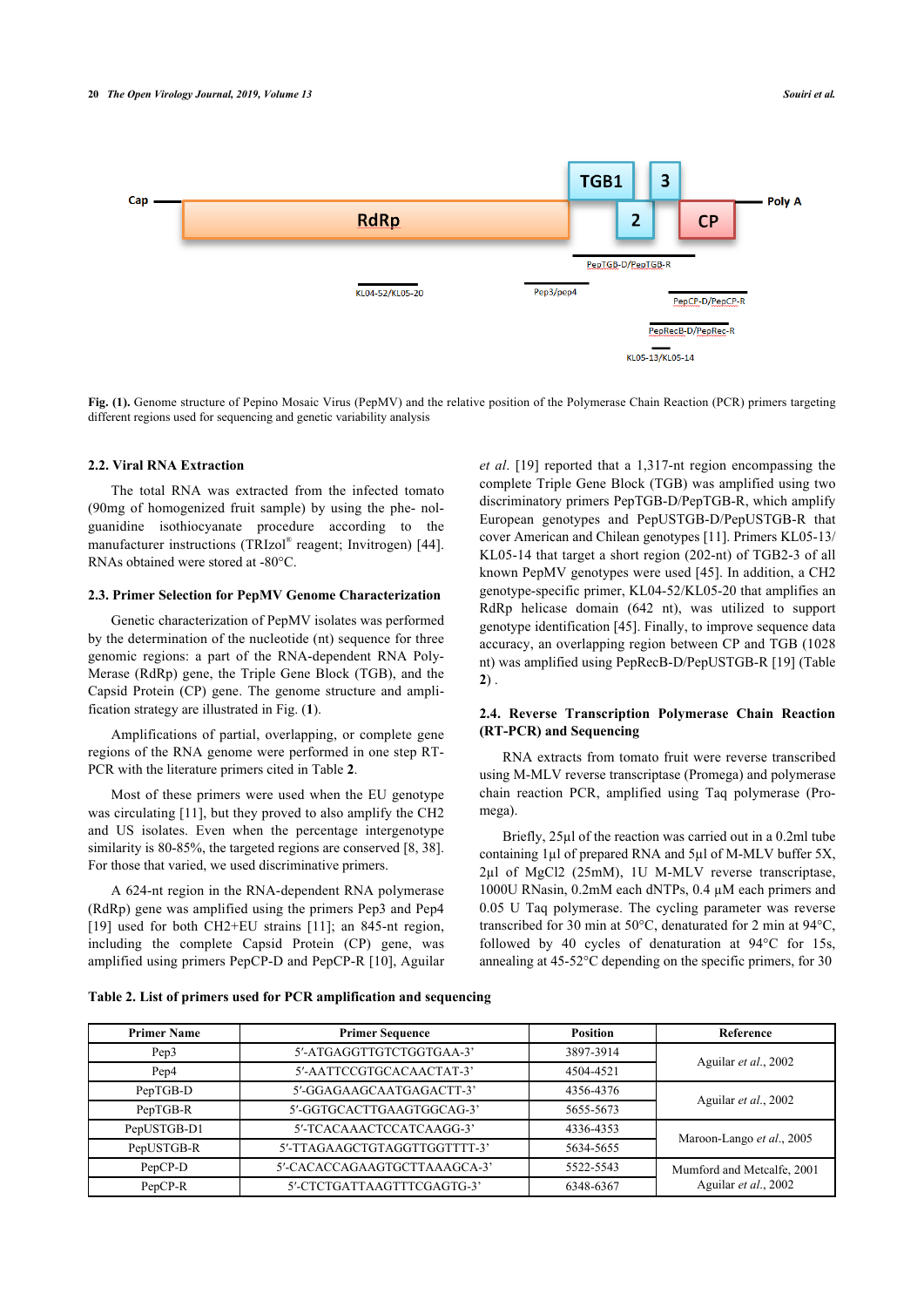*(Table 2) contd.....*

| <b>Primer Name</b> | <b>Primer Sequence</b>     | <b>Position</b> | Reference                 |  |  |  |  |
|--------------------|----------------------------|-----------------|---------------------------|--|--|--|--|
| PepRecB-D          | 5'-GAACTAAATGCCAGGTCT-3'   | 5110-5127       |                           |  |  |  |  |
| PepRec-R           | 5'-GTGACTCCATCGAAGAAGT-3'  | 6120-6138       | Aguilar et al., 2002      |  |  |  |  |
| KL05-13            | 5'-GTCCTCACCAATAAATTTAG-3' | 5376-5395       |                           |  |  |  |  |
| KL05-14            | 5'-AGGAAAACTTAACCCGTTC-3'  | 5557-5575       | Ling <i>et al.</i> , 2008 |  |  |  |  |
| KL04-52            | 5'-GTGCTTACAGTTCTGACATC-3' | 2082-2101       |                           |  |  |  |  |
| KL05-20            | 5'-CTAGAATTGGCACTTTGCAC-3' | 2704-2723       | Ling <i>et al.</i> , 2008 |  |  |  |  |

<span id="page-3-0"></span>

**Fig. (2).** Agarose electophoretic profile of RT-PCR product of PepMV. Legend : **(A)** amplification of RdRp gene, **(B)** amplification of TGB gene, **(C)** amplification of CP gene, **(D)** amplification of TGB2-3, **(E)** amplification of RdRp helicase domain, **(F)** amplification of a region between TGB-CP. M: DNA marker 100pb or 1kb, (-): Sterile PCR grade water; (+): positive control; (s): sample

second and extension cycle 68°C for 45s with a final extent cycle of 7 min at 68°C. An aliquot of RT-PCR preparation from each reaction (6µl) was applied onto 1.5% agarose gel for electrophoresis and the RT-PCR product was visualized under UV light.

The amplified PCR products were directly sequenced on both strands using the "Big Dye Terminator v3.1 Cycle Sequencing kit" (Applied Biosystems), according to the manufacturer's instructions in the Molecular and Functional Genomics Platform (UATRS-CNRST, Rabat, Morocco).

#### **2.5. Sequence and Phylogenetic Analysis**

The generated sequences were edited at the ends to eliminate the less precise regions. Moreover, overlapped sequences were assembled to cover the longest region, explaining that the final sequence lengths were changed in comparison to the PCR fragments. Sequences were then blasted in the NCBI GenBank using online BLAST 2.0 software server([http://www. ncbi.](http://www.ncbi.nih.gov/BLAST/) [nih. gov/BLAST/\)](http://www.ncbi.nih.gov/BLAST/) to confirm the amplified region.

The percentages of nucleotide and deduced amino acid similarities between Moroccan PepMV isolates and reference strains were calculated using EMBOSS Matcher, a pairwise local alignment tool available in [\(www.ebi.ac.uk\)](http://www.ebi.ac.uk). The obtained amino acid (aa) sequences and translations of Open

Reading Frames (ORFs) were generated with translation ExPASy tool([http://web.expasy.org/translate/\)](http://web.expasy.org/translate/). Multiple sequence alignments of the set of sequences were performed using the BioEdit Software v7.1.9 [[46\]](#page-10-8) and Clustal W program [[47](#page-10-9)]. PepMV nucleotide positions were numbered according to the PepMV reference (Ch2 strain published in GenBank with accession number: DQ000985) [\[13](#page-9-24)].

Complete virus sequences of the representative reference strains of each genotype were selected from the NCBI Gen-Bank Database and used for phylogenetic analysis. Their accession numbers are: PepMV-Ch2 [DQ000985], PepMV-P19 [HQ650559],PepMV-P22 [HQ650560], PepMV-PK [EF40- 8821], PepMV-Pa [FJ612601], PepMV-SIC1-09 [HQ663891], PepMV-SIC2-09 [HQ663892], PepMV-US2 [AY509927], PepMV-Ch1 [DQ000984], PepMV-US1 [AY509926], PepMV-Sp-13 [AF484251], PepMV-LP-2001 [AJ606361], PepMV-SM.74 [AM109896], PepMV-UK [AF340024], PepMV-Fr [AJ438767], PepMV-Chi2.9 [HG313805], PepMV-Tor9 [HG313806], PepMV- Yur1.5 [HG313807].

Phylogenetic trees were built by MEGA 7 package [\[48\]](#page-10-10) using the Maximum Likelihood method based on the Tamura-Nei model[[49](#page-10-11)]. They were built with 1,000 bootstrap replicates to test the robustness of the major phylogenetic groups. The data matrix of phylogenetic analyses was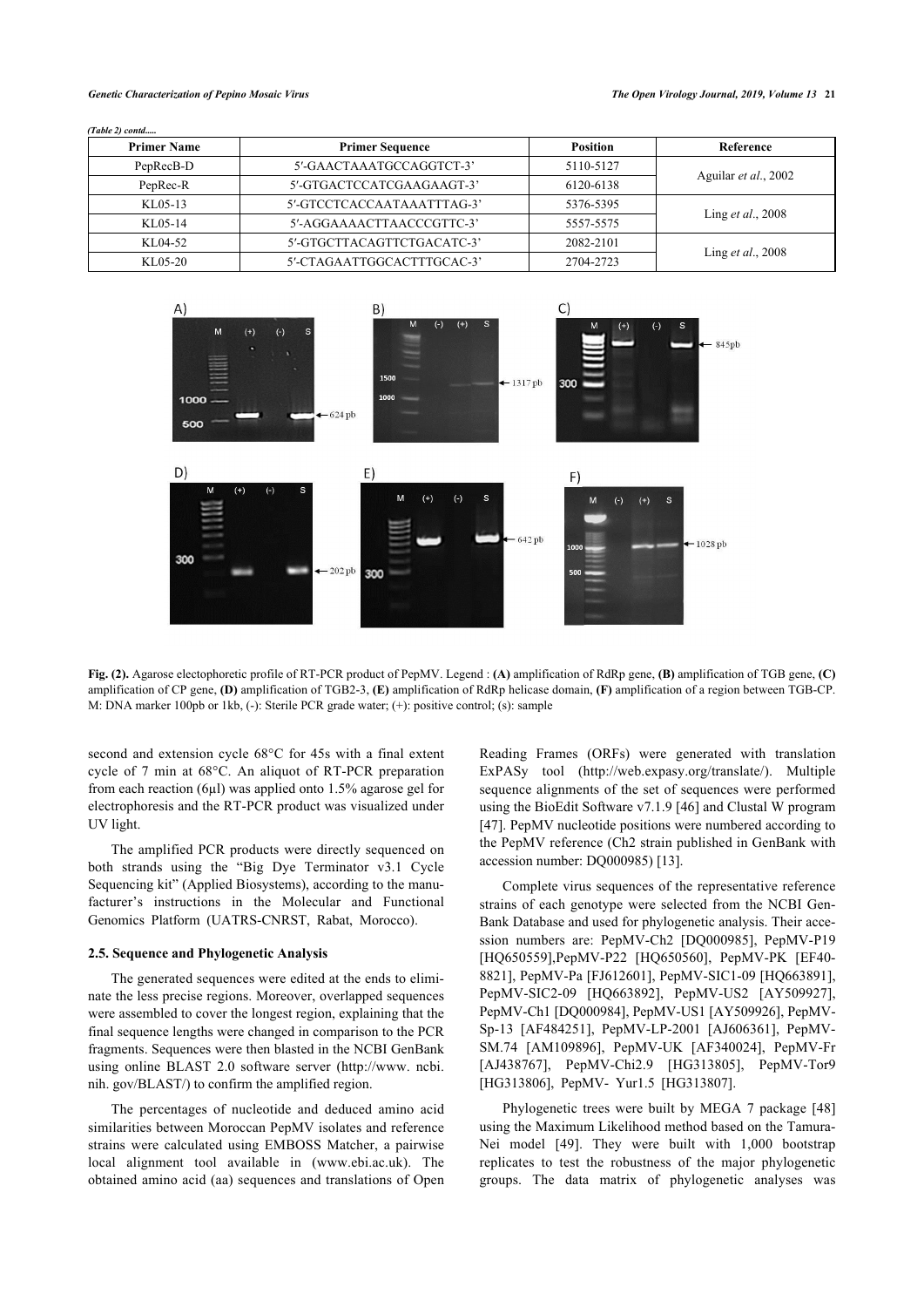deposited into TreeBase under accession URL: [http://purl. org /](http://purl.org/phylo/treebase/phylows/study/TB2:S19550) [phylo/ treebase/ phylows/study/TB2:S19 550](http://purl.org/phylo/treebase/phylows/study/TB2:S19550).

# **3. RESULTS**

# **3.1. PepMV Amplification and Genotyping**

The disease symptoms of the collected tomatoes varied among period and location and from typical to atypical. Therefore, viral identification cannot be based on the symptoms. DAS-ELISA and RT-PCR tests showed the same results and detected PepMV in twelve samples from the twenty-one that were collected. It should be noted that all samples detected positive by DAS ELISA showed bands when tested with RT-PCR and those negative in DAS-ELISA were also negative in RT-PCR; false positives and false negatives were absent (Fig. **[2](#page-3-0)**).

This shows the higher sensitivity of the DAS-ELISA assay used for the screening of the PepMV presence [[43\]](#page-10-5). Antisera and primers were able to capture all potential PepMV diversity, which is in contrast to the previously reported studies that state the absence of correlation between molecular method and ELISA assays for PepMV detection[[30\]](#page-9-20).

Primers for RT-PCR amplification (Table **[2](#page-2-0)**) were selected to cover much of the main genomic regions including RdRP, TGB and CP. For some regions, the amplification was targeted using two or more different primers to produce sufficient highquality sequence data for each isolate, and to make an accurate assessment of genetic variation and mutation points. Discriminative primers allowed for the determination of the genotype and the exclusion of another in the PCR analysis level. As a result, all the primers were effective in amplifying the samples and produced bands of the expected size, except for PepTGB-D/ PepTGB-R, which specifically target the EU strain, no band has been detected. In addition, the expected RT-PCR product (642 nt) was obtained for all the samples using the CH2 genotype-specific primer (KL04-52/KL05-20). These results indicate that PepMV genetic population is likely to belong to the CH2 genotype rather than EU genotype.

Nucleotide sequences of RdRp, TGB, CP genes, which were determined in this study, completely or partially for the twelve Moroccan PepMV isolates, were deposited into Gen-Bank Database (<http://www.ncbi.nlm.nih.gov/GenBank>), under the following accession numbers: RdRp [KP761701 to KP761712], RdRp Helicase domain [KT253424 to KT253434], TGB1 [KP761701 to KP761712], TGB2-3 [KU051631 to KU051640] and CP [KT253416 to KT253423].

# **3.2. Sequence Homology and Phylogenetic Analysis**

Sequencing of partial RdRP, partial TGB and complete CP genes of the 12 isolates aims to identify the genotype composition and to assess the genetic diversity of the PepMV population circulating in Morocco. The obtained nucleotide sequences were blasted and compared with the reference sequences retrieved from GenBank belonging to the different genotypes identified around the world. The sequenced fragments covered 48% of the complete virus genome.

All the analysed Moroccan PepMV strains share a nucleotide sequence identity with PepMV-CH2 DQ000985

above 98%. In contrast, they share only 77% similarity with the European strains, while the identity with the US2 strain is 85% and PES 80%. The deduced amino acid sequences of all sequenced PepMV isolates displayed the following identities with the Ch2 isolate: 99.6 -100% for the CP genes, 98.4- 99.2% for the RdRp, 97.0-100%, 97.5-93.3% and 97.6-98.8% for the TGB1, TGB2 and TGB3, respectively.

Phylogenetic analyses were performed to confirm the genetic composition of PepMV genotypes circulating in Morocco. Based on the sequence alignment, phylogenetic trees were constructed based on RdRp, TGB, and CP regions, respectively. Representative sequences from the five major genotypes were included (Fig. **[3](#page-5-0)**). Maximum Likelihood trees of these data sets were obtained with 1000 bootstrap replications.

The branches leading to genotype groups were sustained by nearly 100% of bootstrap replications in all topologies.

Moroccan PepMV strains were highly related and belonging to a single phylogenetic cluster classified into the CH2 genotype represented by the Chilean reference isolate CH2, PK, Pa, P19, P22, SIC1-09 et SIC2-09. Our data sequences do not cluster with any of the reference US1 genotype, PES genotype, the European reference isolates Fr, SP13, UK or the original Peruvian PepMV strains LP, SM.74 confirming the results of RT-PCR genotyping analysis Fig. (**[3](#page-5-0)**).

#### **3.3. PepMV Sequence Variations**

The nucleotide variations and predicted amino-acid changes identified in this study are shown in Table **[3](#page-6-0)**. The variations of PepMV-MA sequences were mainly found to be concentrated in two regions: the second half of RdRp and CP; TGB1, TGB2 and TGB3 displayed less variation. Collectively, all studied isolates were highly similar between them differing in just a few Single Nucleotide Polymorphisms (SNPs). These nucleotides changes do not affect the phylogenic distribution.

In comparison with the reference genome CH2 (accession number: DQ000985), we found several mutation points in the PepMV-MA sequences. The majority of mutations were substitutions. There was no evidence insertions, or deletions. Most of them were silent, although we found 5 amino acid changes in the RdRp gene, 3 changes in TGB1, TGB2, and CP genes, and only one different amino acid in TGB3. A unique stop codon was identified in MA11 strain, C5452T mutation, which resulted in the change Q→STOP in TGB2 protein (Table**3**).

Compared with the EU reference genotypes (Accession Number: AF484251, AF340024 and AJ438767), our results showed that 11 nucleotide variations, specific to European strains and generally absent in CH2 strains, were found in our sequence data set. These common variations are located throughout the genome in the following positions, in RdRp (2527, 4000, 4243), in TGB1-3 (4484, 4502, 5220, 5232, 5310), and in CP (5699, 5827, 6145). Some of these also appear in the PES in the positions 4243, 4484, 5232 and 5699. Moreover, two other single mutations are shared only with PES at the positions 3970 and 5509 (Table **[3](#page-6-0)**).

Results of the multiple alignments with the reference genotypes cited in this study are not shown. These specific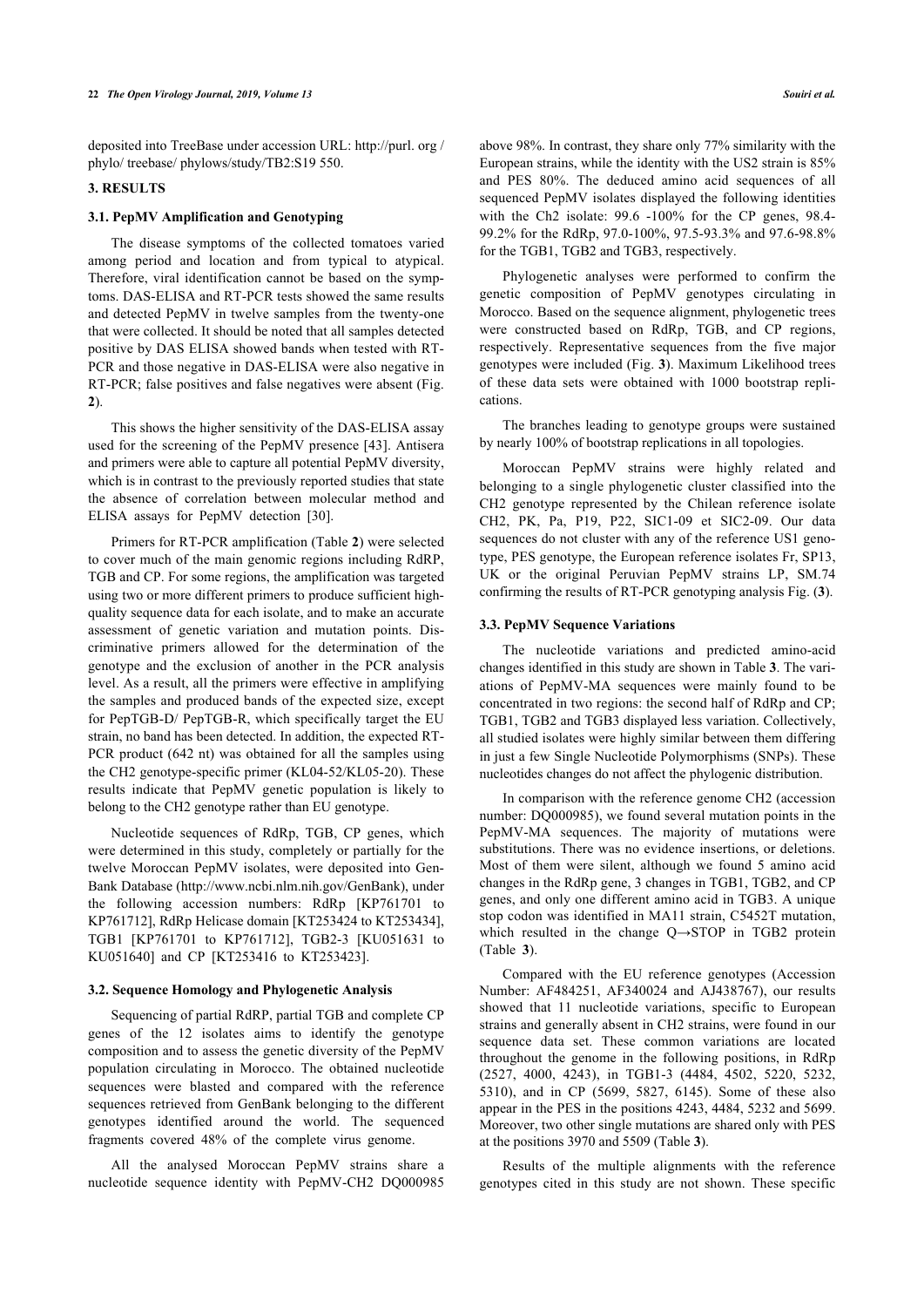mutations are highlighted in Table **[3](#page-6-0)**. A total of 25 SNPs are observed in a different part of the genome, of which 6 SNPs are distributed in fixed polymorphism sites in the following positions 2338, 4372, 4640, 5310, 5452 and 5785. The other parts of mutations are randomly localized within the genome.

<span id="page-5-0"></span>These new nucleotide variations are mostly synonymous, however, 13 amino acid changes related to PepMV-MA sequences are summarized in Table **[4](#page-7-0)**. The likelihood of found nucleotide changes due to errors being introduced by reverse transcriptase and sequencing is not excluded and has been reduced in our study. These errors may concern single variations, which are unique and those not repeated within isolates as well as those that are localized out of polymorphism sites. These kinds of nucleotide changes were ignored and not included in the study. The sequencing strategy in both sense



**Fig. (3).** Phylogenetic tree of PepMV moroccan isolates showing the relationship with the representative PepMV genotype strains. Legend : The tree analysis is based on three genomic regions. **(a)** the concatenated partial nucleotide sequences of the RdRp containing two genomic regions (located from 2082 to 2723 and from 3941 to 4501 nucleotide); **(b)** The concatenated partial nucleotide sequences of the TGB obtained from the sequenced TGB1-3 regions (located from 4409 to 4954 and from 5150 to 5593 nucleotide); **(c)** Complete nucleotide sequence of CP gene (located from 5630 to 6343). Numbers along the branches refer to bootstrap values.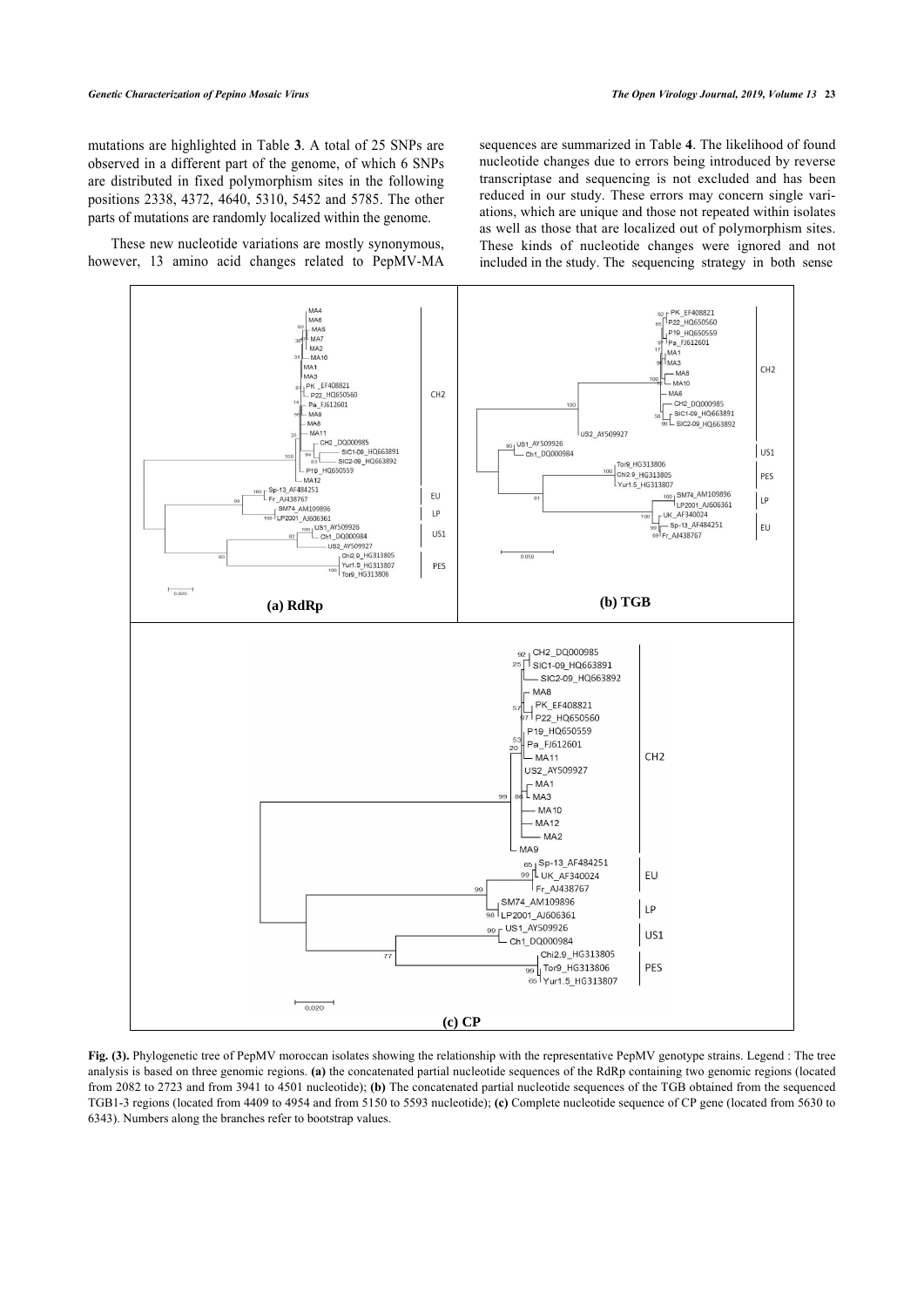<span id="page-6-0"></span>

|                                       |   |              |                          |                          |                          |                          |                          | RdRp                     |                                       |                          |              |                  |                          |                          |              |           |                          | TGB <sub>1</sub>         |                          |                          |                |                          | TGB2                                    |                          |                          |                          |                          | <b>TGB2-3</b>            | TGB3                     |                          |                          |                          |                                                             |                          | $\bf CP$                 |                          |           |               |                          |   |
|---------------------------------------|---|--------------|--------------------------|--------------------------|--------------------------|--------------------------|--------------------------|--------------------------|---------------------------------------|--------------------------|--------------|------------------|--------------------------|--------------------------|--------------|-----------|--------------------------|--------------------------|--------------------------|--------------------------|----------------|--------------------------|-----------------------------------------|--------------------------|--------------------------|--------------------------|--------------------------|--------------------------|--------------------------|--------------------------|--------------------------|--------------------------|-------------------------------------------------------------|--------------------------|--------------------------|--------------------------|-----------|---------------|--------------------------|---|
| <b>PepMV</b> 2338 2386 2527 2548 3970 |   |              |                          |                          |                          | 3987                     | 4000                     | 4001                     | 4014                                  | 4018                     | 4243         | 4256             |                          | 4372 4484 4502           |              | 4557 4640 |                          | 4743                     | 4930                     |                          |                |                          | 5220 5232 5310 5318 5332 5349 5395 5404 |                          |                          |                          |                          | 5452                     |                          |                          |                          |                          | 5509 5638 5699 5710 5754 5785 5797 5827 5843 5968 6115 6145 |                          |                          |                          |           |               |                          |   |
| CH <sub>2</sub>                       |   | m            | т.                       | $\mathbf{C}$             | m                        | A                        | $\mathbf C$              | G                        | C                                     | A                        | $\mathbf{C}$ |                  | G                        | T                        | T.           | T.        | T.                       | $\mathbf T$              | A                        | $\mathbf A$              | T              | T                        |                                         | $\mathbf C$              | m                        | T.                       | A                        | $\mathbf C$              |                          | $\mathbf{C}$             | A                        | $\mathbf{C}$             | A                                                           | T                        | T                        | T.                       | G         | T.            | T                        |   |
| PES                                   | G |              |                          | $\sim$                   | $\mathcal{C}$            |                          | $\overline{\phantom{a}}$ | $\overline{\phantom{0}}$ |                                       | $^{\circ}$               | T            | $\sim$           | T                        | $\mathbf{C}$             | $\mathbf{C}$ |           | $\sim$                   |                          | $\sim$                   | $\overline{\phantom{a}}$ | $\mathcal{C}$  | G                        |                                         | T                        | $\overline{\phantom{a}}$ | $\sim$                   | $\overline{\phantom{a}}$ | А                        |                          | $\overline{\phantom{a}}$ | G                        | $\overline{\phantom{a}}$ | ٠.                                                          | G                        | $\sim$                   | $\sim$                   |           | $\sim$        |                          |   |
| EU                                    | G |              |                          | $\sim$                   | $\overline{\phantom{a}}$ |                          |                          | $\overline{\phantom{a}}$ | $\overline{\phantom{a}}$              | $\sim$                   |              | $\sim$           |                          | $\mathbf C$              |              |           | $\sim$                   | $\overline{\phantom{a}}$ | $\overline{\phantom{a}}$ |                          | $\mathcal{C}$  | А                        |                                         |                          | $\overline{\phantom{a}}$ | $\overline{\phantom{a}}$ | $\overline{\phantom{a}}$ | А                        | $\overline{\phantom{a}}$ |                          | G                        | $\overline{\phantom{a}}$ | $\overline{\phantom{a}}$                                    | G                        | $\overline{\phantom{a}}$ | C                        |           | $\sim$        |                          |   |
| MA <sub>1</sub>                       |   |              |                          |                          |                          |                          |                          | . .                      |                                       | $\sim$                   |              |                  | $\overline{\phantom{a}}$ | $\overline{\phantom{a}}$ |              |           |                          |                          | G                        |                          |                |                          |                                         | $\sim$                   | $\overline{\phantom{a}}$ | $\overline{\phantom{a}}$ | G                        | $\overline{\phantom{a}}$ |                          |                          |                          | $\overline{\phantom{a}}$ | ٠.                                                          | $\overline{\phantom{a}}$ | $\overline{\phantom{a}}$ | $\overline{\phantom{a}}$ |           |               |                          |   |
| MA <sub>2</sub>                       |   | $\mathbf c$  |                          |                          |                          | G                        |                          | $\overline{\phantom{a}}$ | $\overline{\phantom{a}}$              | $\overline{\phantom{a}}$ | $\sim$       |                  | a                        | $\mathcal{C}$            |              |           | $\sim$                   |                          | $\overline{\phantom{a}}$ |                          |                |                          |                                         | $\overline{\phantom{a}}$ | $\overline{\phantom{a}}$ | $\overline{\phantom{a}}$ | $\overline{\phantom{a}}$ | $\overline{\phantom{a}}$ |                          | $\overline{\phantom{a}}$ |                          |                          | ٠.                                                          |                          | C                        | $\mathcal{C}$            |           | $\sim$        |                          |   |
| MA3                                   |   | $\sim$       |                          | $\sim$                   | $\mathbf c$              | $\sim$                   | $\overline{\phantom{a}}$ | $\overline{\phantom{a}}$ |                                       | $\sim$                   |              | $\sim$           | $\sim$                   | $\sim$                   | $\sim$       |           | $\sim$                   | $\overline{\phantom{a}}$ | G                        | $\overline{\phantom{a}}$ | $\overline{a}$ | $\mathbf{c}$             |                                         | $\sim$                   | $\overline{\phantom{a}}$ | $\overline{\phantom{a}}$ | G                        | $\overline{\phantom{a}}$ | c                        |                          |                          | $\overline{\phantom{a}}$ | <b>.</b>                                                    | $\sim$                   | $\sim$                   | $\sim$                   |           | $\mathcal{C}$ |                          |   |
| MA4                                   |   | $\mathbf c$  |                          | $\sim$                   | $\overline{\phantom{a}}$ | G                        |                          | $\overline{\phantom{0}}$ | $\overline{\phantom{a}}$              | $\overline{\phantom{a}}$ | $\sim$       | $\sim$           | a                        | $\mathcal{C}$            | $\sim$       |           | $\sim$                   | $\overline{\phantom{a}}$ | $\sim$                   |                          |                |                          | $\sim$                                  | $\overline{\phantom{a}}$ | $\overline{\phantom{a}}$ | $\overline{\phantom{a}}$ | $\overline{\phantom{0}}$ | $\overline{\phantom{a}}$ |                          | $\overline{\phantom{0}}$ | $\overline{\phantom{a}}$ |                          | $\sim$                                                      | A                        | $\mathbf{C}$             | $\mathcal{C}$            |           | $\sim$        |                          |   |
| MA5                                   |   | $\mathbf{c}$ |                          | $\overline{\phantom{a}}$ | $\overline{\phantom{a}}$ | G                        |                          | $\overline{\phantom{a}}$ | $\overline{\phantom{a}}$              | $\sim$                   | $\sim$       | $\sim$           | a                        | $\mathcal{C}$            |              |           | $\sim$                   | $\overline{\phantom{a}}$ | $\overline{\phantom{a}}$ |                          |                |                          |                                         | $\sim$                   | $\overline{\phantom{a}}$ | $\overline{\phantom{a}}$ | $\overline{\phantom{a}}$ | $\overline{\phantom{a}}$ |                          | $\overline{\phantom{a}}$ |                          |                          | $\overline{\phantom{a}}$                                    |                          | C                        | $\mathcal{C}$            |           | $\sim$        |                          |   |
| MA6                                   |   | $\mathbf{c}$ |                          |                          |                          | G                        |                          | $\overline{\phantom{a}}$ | $\overline{\phantom{a}}$              | $\sim$                   | $\sim$       | $\sim$           | a                        | C                        | $\sim$       |           | $\sim$                   | $\overline{\phantom{a}}$ | $\overline{\phantom{a}}$ |                          |                | $\overline{\phantom{a}}$ |                                         | $\sim$                   | $\overline{\phantom{a}}$ | $\overline{\phantom{a}}$ | $\overline{\phantom{a}}$ | $\overline{\phantom{a}}$ |                          | $\overline{\phantom{a}}$ |                          |                          |                                                             | A                        | Ċ                        | C                        |           | $\sim$        |                          |   |
| MA7                                   |   | c            |                          |                          |                          | G                        |                          | $\overline{\phantom{a}}$ | $\overline{\phantom{a}}$              | $\overline{\phantom{a}}$ | $\sim$       | $\sim$           | a                        |                          |              |           | $\sim$                   | $\overline{\phantom{a}}$ | $\overline{\phantom{a}}$ |                          |                | $\overline{\phantom{0}}$ |                                         | $\sim$                   | $\overline{\phantom{a}}$ | $\overline{\phantom{a}}$ | $\overline{\phantom{0}}$ | $\overline{\phantom{a}}$ |                          | $\sim$                   |                          |                          | $\sim$                                                      | A                        | C                        | $\mathcal{C}$            |           |               |                          |   |
| MA8                                   |   |              |                          |                          |                          |                          |                          | A                        | G.                                    |                          |              | $\sim$           | $\overline{\phantom{a}}$ | $\sim$                   |              | G.        | $\mathbf{c}$             |                          | $\overline{\phantom{a}}$ | $\overline{\phantom{a}}$ | $\sim$         | $\mathbf{c}$             |                                         | $\sim$                   | C                        | $\overline{\phantom{a}}$ | $\overline{\phantom{a}}$ | $\overline{\phantom{a}}$ |                          | $\overline{\phantom{a}}$ | $\overline{\phantom{a}}$ | $\overline{\phantom{a}}$ |                                                             | $\overline{\phantom{a}}$ | $\overline{a}$           | $\overline{\phantom{a}}$ |           | $\sim$        |                          |   |
| MA9                                   |   | $\sim$       | $\overline{\phantom{a}}$ | $\overline{\phantom{a}}$ | $\overline{\phantom{a}}$ | $\sim$                   | $\overline{\phantom{a}}$ | A                        | G                                     |                          |              | $\sim$           | $\sim$                   | $\sim$                   |              | $\sim$    | $\sim$                   | $\overline{\phantom{a}}$ | $\overline{\phantom{a}}$ | $\sim$                   | $\sim$         | $\mathbf{c}$             | $\sim$                                  | $\sim$                   | $\overline{\phantom{a}}$ | $\sqrt{2}$               | $\overline{\phantom{a}}$ | $\overline{\phantom{a}}$ |                          | $\overline{\phantom{a}}$ | G                        | $\overline{\phantom{a}}$ | $\overline{\phantom{a}}$                                    | $\sim$                   | $\sim$                   | $\sim$                   |           | $\sim$        | $\sim$                   |   |
| MA10                                  |   | $\sim$       | $\overline{\phantom{a}}$ | $\sim$                   | $\overline{\phantom{a}}$ | $\sim$                   | $\overline{\phantom{a}}$ | $\overline{\phantom{a}}$ | $\overline{\phantom{a}}$              | $\sim$                   |              | $\sim$           | a                        | $\sim$                   | $\sim$       | G         | $\mathbf{c}$             | . .                      | $\overline{\phantom{a}}$ | $\sim$                   | $\sim$         |                          | G                                       |                          | $\overline{\phantom{a}}$ | $\overline{\phantom{a}}$ | $\overline{\phantom{a}}$ | $\overline{\phantom{a}}$ | $\overline{\phantom{a}}$ | $\sim$                   | $\sim$                   | $\overline{\phantom{a}}$ | $\sim$                                                      | $\sim$                   | $\sim$                   | $\sim$                   |           | $\sim$        | $\sim$                   |   |
| MA11                                  |   | $\sim$       | <sub>c</sub>             | $\sim$                   | $\overline{\phantom{a}}$ | $\sim$                   |                          | $\overline{\phantom{a}}$ | $\overline{\phantom{0}}$              | $\sim$                   |              | G                | $\sim$                   | $\sim$                   | $\sim$       |           | $\overline{\phantom{a}}$ |                          | $\sim$                   | $\sim$                   | $\sim$         | $\overline{\phantom{a}}$ | $\sim$                                  | $\sim$                   | $\overline{\phantom{a}}$ | $\overline{\phantom{a}}$ | $\overline{\phantom{a}}$ |                          | $\overline{\phantom{a}}$ | $\overline{\phantom{a}}$ | $\sim$                   | $\overline{\phantom{a}}$ | $\sim$                                                      | $\sim$                   | $\sim$                   | $\sim$                   |           | $\sim$        | $\overline{\phantom{a}}$ |   |
| MA12                                  |   | $\sim$       |                          |                          |                          | $\overline{\phantom{a}}$ |                          | $\overline{\phantom{a}}$ | $\overline{\phantom{a}}$              | $\sim$                   |              | $\sim$           | $\overline{\phantom{a}}$ | $\overline{\phantom{a}}$ |              |           | $\sim$                   |                          | $\overline{\phantom{a}}$ | $\overline{\phantom{a}}$ | $\sim$         |                          |                                         | $\overline{\phantom{a}}$ | $\overline{\phantom{a}}$ | $\overline{\phantom{a}}$ | $\overline{\phantom{a}}$ | $\overline{\phantom{a}}$ |                          | $\overline{\phantom{a}}$ |                          | $\overline{\phantom{a}}$ | $\overline{\phantom{a}}$                                    | $\overline{\phantom{a}}$ | $\overline{\phantom{a}}$ | $\overline{\phantom{a}}$ |           | $\sim$        |                          |   |
| Amino<br>acid<br>changes              | S | S.           | S.                       | S.                       | S.                       |                          |                          |                          | *K1301R  S  *G1306S *A1310G L1311F  S |                          |              | $\star$ S1391A S |                          | S                        |              | $S$ *S44A |                          | S  *Y106H *K168R         |                          | s l                      | -s l           |                          | S *H69R *L74I L5S *F95L S               |                          |                          |                          |                          | *Q114STOP                | <sup>S</sup>             | S.                       | $S24G$ S                 |                          | $*K42M$ S                                                   |                          | S.                       |                          | $S$ *A72S | S.            | -S I                     | S |

**Table 3. Nucleotide sequence variations, predicted amino-acid changes and specific variations of PepMV Moroccan isolates. Capital letters indicate variants with an amino acid change, Lower-case letters indicate silent mutations, highlighted letters indicate Moroccan specific SNPs, S: silence; the asterisk (\*) indicates specific PepMV-MA missense.**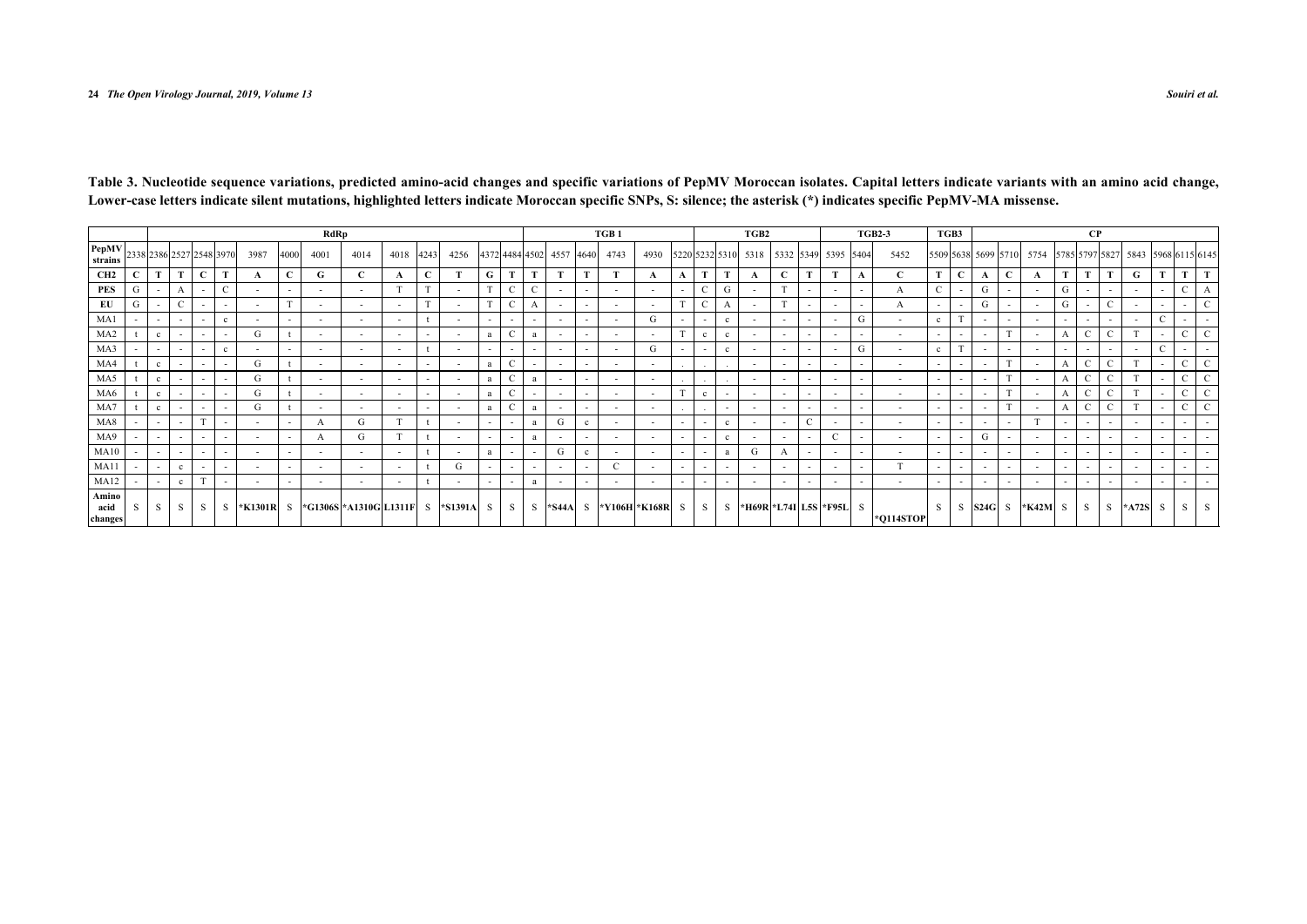and amplifying overlapping fragments increased accuracy of the obtained sequences. Single mutations found in one strand were corrected during the pairwise alignment step, only recurrent mutations in the same position were conserved.

<span id="page-7-0"></span>**Table 4. Amino acid polymorphisms in the predicted protein sequences of Moroccan Pepino mosaic virus isolates. <sup>a</sup> Distance from the first amino acid of the protein. Frequency of mutation was calculated from a total of 12 isolates.**

|                  | Position <sup>a</sup> | CH2           | PepMV-MA   | Frequency       |
|------------------|-----------------------|---------------|------------|-----------------|
| RdRp             | 1301                  | Lysine        | Arginine   | $41\% (5/12)$   |
|                  | 1306                  | Glycine       | Serine     | $16.6\% (2/12)$ |
|                  | 1310                  | Alanine       | Glycine    | $16.6\% (2/12)$ |
|                  | 1391                  | Serine        | Alanine    | $8.3\%$ (1/12)  |
| TGB1             | 44                    | Serine        | Alanine    | $16.6\% (2/12)$ |
|                  | 106                   | Tyrosine      | Histidine  | $8.3\%$ (1/12)  |
|                  | 168                   | Lysine        | Arginine   | $16.6\% (2/12)$ |
| TGB <sub>2</sub> | 69                    | Histidine     | Arginine   | $8.3\%$ (1/12)  |
|                  | 74                    | Leucine       | Isoleucine | $8.3\%$ (1/12)  |
|                  | 95                    | Phenylalanine | Leucine    | $8.3\%$ (1/12)  |
|                  | 114                   | Glutamine     | STOP codon | $8.3\%$ (1/12)  |
| CP               | 42                    | Lysine        | Methionine | $8.3\%$ (1/12)  |
|                  | 72                    | Alanine       | Serine     | $41.6\%$ (5/12) |

### **4. DISCUSSION**

Tomato production is an important crop activity in Morocco and has a significant weight in the general exports [[50\]](#page-10-12) (Greenhouse tomato production is the main system used, which requires hands-on activities including planting, grafting, plant tying, de-leafing, spraying, and fruit picking. These practices may potentially initiate a mechanical transmission of PepMV to healthy plants from a contaminated hand or tool, even with a small number of PepMV-infected plants[[32\]](#page-9-22). Outbreaks of the disease were observed in the last few years in many tomato production areas in Morocco and raised concerns of possible seed transmission. Notable progress has been achieved towards understanding the genetic diversity and population structure of PepMV in many countries [\[10](#page-9-31), [11](#page-9-27), [13](#page-9-24)]. However, the genetic charac terization of the Moroccan PepMV population remains unknown until now. The present study involved careful analyses of virus isolates circulating in Morocco.

For this purpose, nucleotide sequencing of a part of RdRp, TGB 1-3, and full-lengh CP genes was employed to characterize twelve PepMV Moroccan strains (PepMV-MA) (sampled between 2009 and 2014) from tomato fruits exhibiting different symptoms, including isolates from ELISApositive asymptomatic plants that originated from the main tomato production areas. These genomic regions represent viral genes encoding proteins with distinct functions. In the first step, we amplified the cited genes using a large set of primers that covered 48% of the whole genome. Sequence analysis of isolates sampled from different production areas showed slight differences of about 0.4%, leading to a homogenous population. This was deduced from the percentage of similarity calculated between Moroccan strains using pairwise alignments.

Using the sequence data of the targeted segments, phylogenetic relationships among PepMV isolates provided in this study were evaluated along with representative isolates of all major PepMV genotypes identified around the world. These analyses revealed that the PepMV strains infecting Moroccan tomatoes belong to the CH2 genotype. Topologies of trees show that strains of the same genotypes are clearly clustered together, except for some differences showing that US2 strain falls into the same cluster as CH2 in CP tree. Nucleotide sequence comparisons were suggested previously that US2 is a recombinant of US1 and CH2 [[8\]](#page-9-30). The difference between the topologies of the 3 trees, is explained by the conservation of each region, the most conserved is CP, then TGB and the less conserved is RdRp. Despite these genome differences, the PepMV strains are grouped following 5 clades corresponding to each genotype.

The same result was obtained with the discriminative genotyping RT-PCR assays using specific primers for CH2 [[13](#page-9-24)] and for EU [[19\]](#page-9-10) genotypes. The combination of these two primers, targeting a different part of the genome, was useful not only in amplification but also in the determination of CH2 genotype presence and the exclusion of EU genotype from our strains at PCR analysis level.

The genotypic characterization of the twelve PepMV isolates in Morocco is in accordance with the current situation of CH2 genotype prevalence and geographical distribution. Until 2008, the EU genotype was considered the most common genotype in European tomato production greenhouses[[19](#page-9-10)], [[13](#page-9-24)]. Later, CH2 was reported at high levels of prevalence in many European countries[[8\]](#page-9-30). Considering the geographical closeness, the prevalence of CH2 genotype in Morocco can be considered similar to the case history of PepMV in European countries. The hypothesis of a possible earlier existence of EU strains can be argued by the presence of a few specific EU genotype mutations noticed in the studied sequence data.

Questions regarding how CH2 genotype was introduced and why it is so widespread still arise. Previous studies showed that this PepMV genotype was found in tomato seeds [[45\]](#page-10-7) , and many young plants were already infected at an early stage. Their delivery for cultivation in greenhouses was considered as a potential reason for the large-scale occurrence in CH2. This information suggested that CH2 has a biological advantage over and spreads faster than the EU genotype [\[8\]](#page-9-30).

Identification of the CH2 genotype in Moroccan tomato plants indicated the likelihood that transmission of PepMV-CH2 from contaminated seeds to plants has occurred. Therefore, it is important to plant PepMV-free certified commercial tomato seeds.

This study has characterized PepMV-MA isolates as a homogenous population due to the minor differences between sequences. Mutations are mostly silent; missense point mutations, leading to amino acid changes, were also observed. Compared with the reference CH2 genotype, a total of 40 SNPs were found in the 3100 nt sequenced PepMV genome, resulting in 16 differences at the predicted amino acid level. The SNPs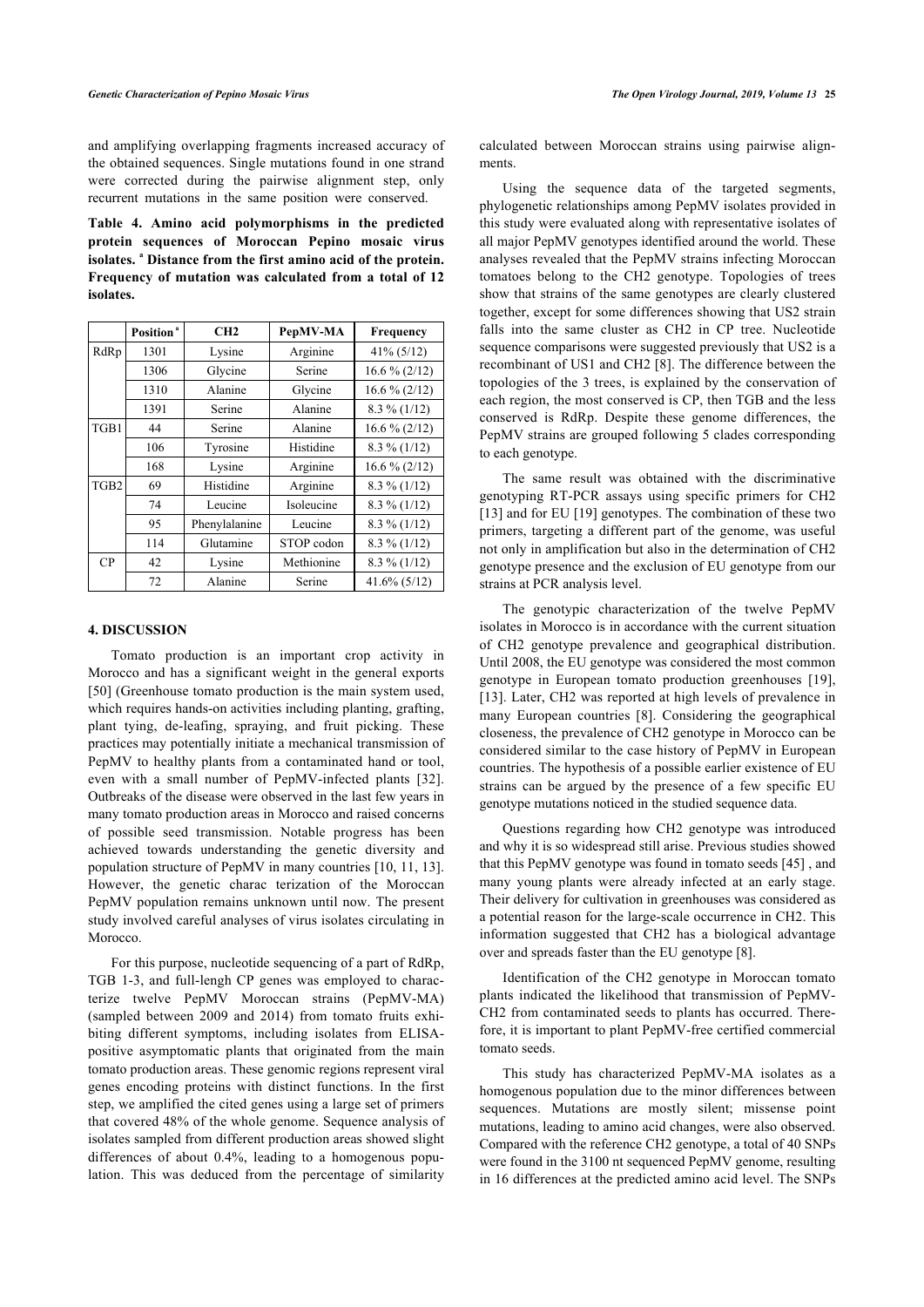were not concentrated in a specific region of the genome. In spite of this, the capsid protein was more conserved.

A remarkable finding made in this study was the presence among these variations of new mutations specific to our isolates, which have never been described before within the representative strains of the major genotypes. These SNPs were responsible for 13 amino acid changes (Table **[4](#page-7-0)**), of which one mutation led to a non-functional TGB2 protein, a movement protein. This stop-codon mutation in TGB2 can alter virus cellto-cell movement [\[51](#page-10-13)].

Interestingly, MA 2, 4, 5, 6, 7 appear to have multiple conserved variants in comparison to the other Morocco strains (Table **[3](#page-6-0)**). This correlates to pathogen location (souss greenhouses) and date of collection (2009) as shown in Table **[1](#page-1-0)**. A spread of closely related strains to neighboring green- houses is also possible.

Mutational analysis conducted by Hanssen *et al*. (2009) revealed a limited number of RNA sequence mutations and few nonsynonymous substitutions, reflecting the strong purifying selection. Most of the mutations that take place have no clear biological relevance [[24\]](#page-9-14).

Previous studies showed that the presence of single nucleotide substitutions in the CH2 strain have a big influence on the symptomology in tomato plants (necrotic and yellowing) [[36,](#page-9-28) [52\]](#page-10-14). A single amino acid change in the TGB3 protein (K67E) is involved in necrosis induction by PepMV-P19 isolate. This necrotic isolate of CH2 was found in Poland [[20](#page-9-11), [53\]](#page-10-15). Two separate mutations in the Coat Protein (CP) gene (E155K) and D166G in (CP) of other isolates identified in several countries have been identified as determinants of yellowing symptoms [\[36](#page-9-28)].

In the studied Moroccan PepMV population, none of these points of mutation were found. This does not exclude the possible contribution of these mutations in symptom diversity from the fact that symptoms of sampled tomato fruits varied from the typical fruit marbling to asymptomatic. A better understanding of the relationship between viral diversity and symptoms was not the focus of this study and is difficult to access with a limited number of isolates.

The emergence of new strains and the appearance of new genetic types by mutation and recombination events represent a high potential risk and should be considered by developing efficient control strategies. Cross-protection represents a viable and attractive option for PepMV control.

Recently in 2015, the National Food Safety Office (ONSSA) authorized the sale of the PMV® -01 [[54\]](#page-10-16) in Morocco; a vaccine that protects against aggressive PepMV infections using a cross-protection method. This vaccine includes a mild CH2 strain (isolate 1906). During the tomato 2015-2016 seasons, a mass vaccination campaign of plant was launched to prevent production and quality losses. Satisfactory results were validated for these tests; this campaign was extended for 2016-17[[55\]](#page-10-17).

# **CONCLUSION**

The findings of this work contribute to an understanding of

the genetic composition of Pepino mosaic virus in Morocco. The highly efficient mechanical transmission of this disease has made the implementation of cultural practices unsuccessful in preventing its spread. Inoculating tomato plants with a stable mild strain of PepMV at an early stage may help reduce losses. The characterization of the Moroccan population into the CH2 genotype, with a relatively low genetic variability, may lead to comfortable use of the recent proposal vaccination strategy using a mild strain of CH2 PepMV. In addition, the efforts should be concentrated on the phytosanitary control for both exportation and importation for both tomato fruit and seeds.

# **LIST OF ABBREVIATIONS**

| <b>PepMV</b>  | $=$ Pepino Mosaic Virus                                                           |  |  |  |  |  |  |  |  |  |  |
|---------------|-----------------------------------------------------------------------------------|--|--|--|--|--|--|--|--|--|--|
| <b>RdRp</b>   | $=$ RNA-dependent RNA Polymerase                                                  |  |  |  |  |  |  |  |  |  |  |
| TGB           | $=$ Triple Gene Block                                                             |  |  |  |  |  |  |  |  |  |  |
| CP            | $=$ Coat Protein                                                                  |  |  |  |  |  |  |  |  |  |  |
|               | <b>DAS ELISA</b> = Double Antibody Sandwich Enzyme Linked<br>Immuno Sorbent Assay |  |  |  |  |  |  |  |  |  |  |
| <b>RT-PCR</b> | = Reverse Transcription Polymerase Chain Reaction                                 |  |  |  |  |  |  |  |  |  |  |
| <b>SNP</b>    | $=$ Single Nucleotide Polymorphisms.                                              |  |  |  |  |  |  |  |  |  |  |

# **AUTHOR'S CONTRIBUTIONS**

**AS** designed the protocol of the study, carried out PCR, sequence analyses and phylogeny and drafted the manuscript. **MZ** supported the study and provided the viral isolates. **HL** provided technical assistance in laboratory. **SA** participate in the design of the study and gave the opinion in the manuscript. **MME** conceived of the study, participated in the design, reviewed the final manuscript and assumes coordination. All authors have read and approved the submitted manuscript.

# **ETHICS APPROVAL AND CONSENT TO PART-ICIPATE**

Not applicable.

# **HUMAN AND ANIMAL RIGHTS**

No animals/humans were used for studies that are the basis of this research.

### **CONSENT FOR PUBLICATION**

Not applicable.

### **AVAILABILITY OF DATA AND MATERIALS**

The datasets supporting the conclusions of this article are included within the article.

#### **FUNDING**

This work was supported by Domaines Agricoles – UCP (Plant Control Unit) Maâmora, Sale Morocco, University Hassan II of Casablanca and Ministry of Higher Education of Morocco.

# **CONFLICT OF INTEREST**

The authors declare no conflict of interest, financial or otherwise.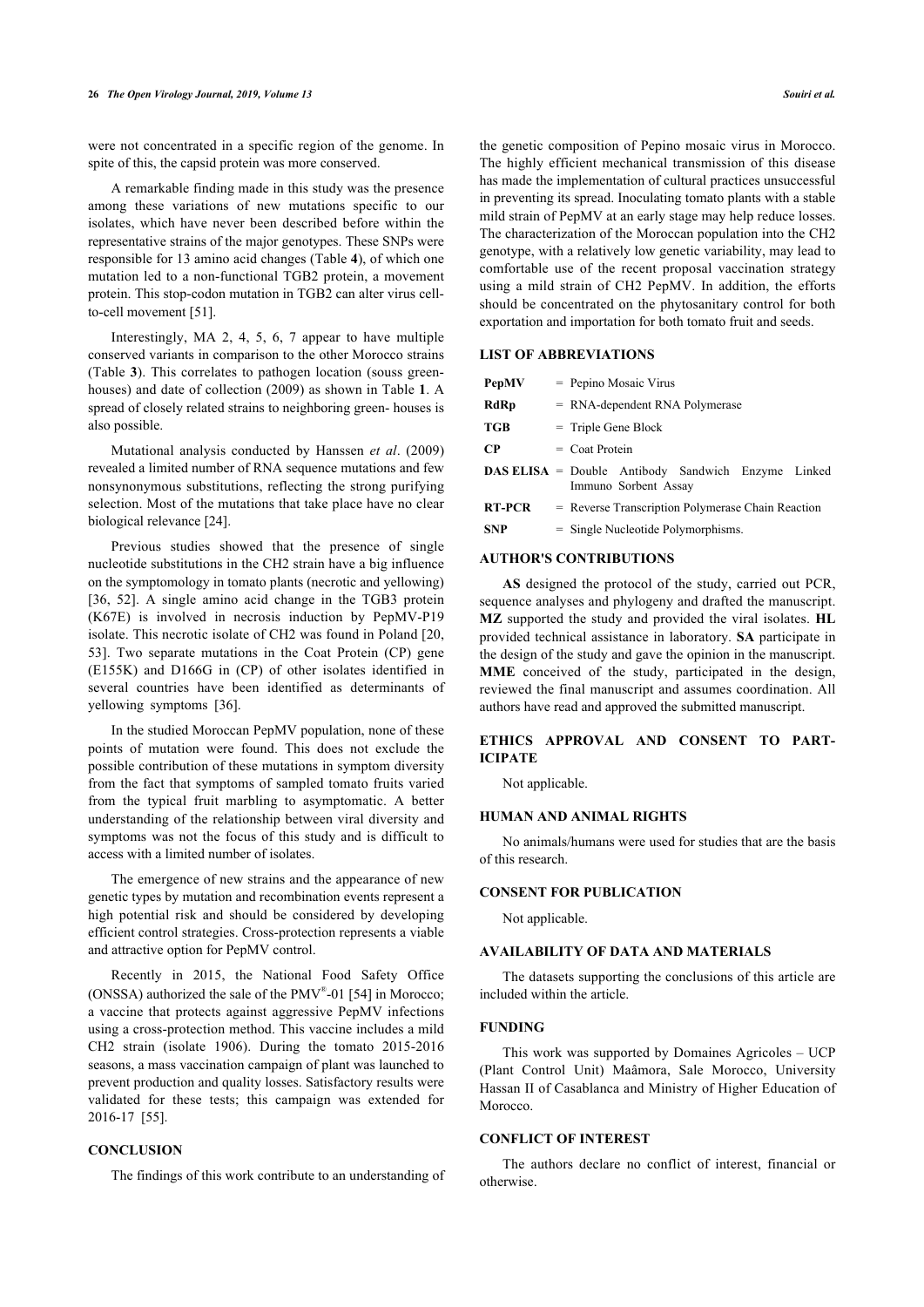# **ACKNOWLEDGEMENTS**

<span id="page-9-9"></span>We are grateful to the virology laboratory staff of the University Hassan II of Casablanca, the staff of UCP (Plant Control Unit) (Domaines Agricoles - Maâmora Sale, Morocco) and the staff of the UATRS-CNRST, Rabat, Morocco.

# <span id="page-9-11"></span><span id="page-9-10"></span><span id="page-9-0"></span>**REFERENCES**

- [1] Adams MJ, Antoniw JF, Bar-Joseph M, *et al.* The new plant virus family Flexiviridae and assessment of molecular criteria for species demarcation. Arch Virol 2004; 149(5): 1045-60. [\[http://dx.doi.org/10.1007/s00705-004-0304-0](http://dx.doi.org/10.1007/s00705-004-0304-0)] [PMID: [15098118\]](http://www.ncbi.nlm.nih.gov/pubmed/15098118)
- <span id="page-9-12"></span><span id="page-9-1"></span>[2] Martelli GP, Adams MJ, Kreuze JF, Dolja VV. Family Flexiviridae: A case study in virion and genome plasticity. Annu Rev Phytopathol 2007; 45: 73-100. [\[http://dx.doi.org/10.1146/annurev.phyto.45.062806.094401](http://dx.doi.org/10.1146/annurev.phyto.45.062806.094401)] [PMID:
	- [17362202\]](http://www.ncbi.nlm.nih.gov/pubmed/17362202)
- <span id="page-9-15"></span><span id="page-9-13"></span><span id="page-9-2"></span>[3] Jones RAC, Koenig R, Lesemann DE. Pepino mosaic virus, a new potexvirus from pepino (*Solanum muricatum*) Ann Appl Biol 1980; 94: 61-8.
	- [\[http://dx.doi.org/10.1111/j.1744-7348.1980.tb03896.x\]](http://dx.doi.org/10.1111/j.1744-7348.1980.tb03896.x)
- <span id="page-9-3"></span>[4] Wright D, Mumford R. Pepino mosaic Potexvirus (PepMV): First records in tomato in the United Kingdom. Plant Dis 1999; Notice. No. 89, York: Central Science Laboratory
- <span id="page-9-14"></span><span id="page-9-4"></span>[5] van der Vlugt RAA, Stijger CCMM, Verhoeven JTJ, Lesemann DE, Th J, Lesemann DE. First report of Pepino mosaic virus on tomato. Plant Dis 2000; 84(1): 103.
- <span id="page-9-16"></span>[\[http://dx.doi.org/10.1094/PDIS.2000.84.1.103C](http://dx.doi.org/10.1094/PDIS.2000.84.1.103C)] [PMID: [30841211\]](http://www.ncbi.nlm.nih.gov/pubmed/30841211) [6] Cotillon AC, Girard M, Ducouret S. Complete nucleotide sequence of
- the genomic RNA of a French isolate of Pepino mosaic virus (PepMV). Brief report. Arch Virol 2002; 147(11): 2231-8. [\[http://dx.doi.org/10.1007/s00705-002-0873-8](http://dx.doi.org/10.1007/s00705-002-0873-8)] [PMID: [12417957\]](http://www.ncbi.nlm.nih.gov/pubmed/12417957)
- <span id="page-9-17"></span>[7] French CJ, Bouthillier M, Bernardy M, *et al.* First Report of Pepino mosaic virus in Canada and the United States. Plant Dis 2001; 85(10): 1121.

[\[http://dx.doi.org/10.1094/PDIS.2001.85.10.1121B\]](http://dx.doi.org/10.1094/PDIS.2001.85.10.1121B) [PMID: [30823296\]](http://www.ncbi.nlm.nih.gov/pubmed/30823296)

- <span id="page-9-30"></span><span id="page-9-18"></span>[8] Hanssen IM, Paeleman A, Wittemans L, *et al.* Genetic characterization of Pepino Mosaic Virus isolates from Belgian greenhouse tomatoes reveals genetic recombination. Eur J Plant Pathol 2008; 121: 131-46. [\[http://dx.doi.org/10.1007/s10658-007-9255-0](http://dx.doi.org/10.1007/s10658-007-9255-0)]
- <span id="page-9-19"></span>[9] Hasiów B, Borodynko N, Pospieszny H. Complete genomic RNA sequence of the Polish Pepino mosaic virus isolate belonging to the US2 strain. Virus Genes 2008; 36(1): 209-14. [\[http://dx.doi.org/10.1007/s11262-007-0171-3](http://dx.doi.org/10.1007/s11262-007-0171-3)] [PMID: [17934803\]](http://www.ncbi.nlm.nih.gov/pubmed/17934803)
- <span id="page-9-31"></span><span id="page-9-20"></span>[10] Mumford RA, Metcalfe EJ. The partial sequencing of the genomic RNA of a UK isolate of Pepino mosaic virus and the comparison of the coat protein sequence with other isolates from Europe and Peru. Arch Virol 2001; 146(12): 2455-60.
- <span id="page-9-27"></span><span id="page-9-21"></span>[\[http://dx.doi.org/10.1007/s007050170015\]](http://dx.doi.org/10.1007/s007050170015) [PMID: [11811692\]](http://www.ncbi.nlm.nih.gov/pubmed/11811692) [11] Pagán I, Del Carmen Córdoba-Sellés M, Martínez-Priego L, *et al.*
- <span id="page-9-22"></span>Genetic structure of the population of Pepino Mosaic Virus infecting tomato crops in Spain. Phytopathology 2006; 96(3): 274-9. [\[http://dx.doi.org/10.1094/PHYTO-96-0274](http://dx.doi.org/10.1094/PHYTO-96-0274)] [PMID: [18944442\]](http://www.ncbi.nlm.nih.gov/pubmed/18944442)
- [12] Pospieszny H, Borodynko N, Palczewska M. First record of Pepino mosaic virus in Poland. J Plant Dis Prot 2003; 100: 97.
- <span id="page-9-24"></span><span id="page-9-23"></span>[13] Ling K-S. Molecular characterization of two Pepino mosaic virus variants from imported tomato seed reveals high levels of sequence identity between Chilean and US isolates. Virus Genes 2007; 34(1): 1-8.
- <span id="page-9-25"></span><span id="page-9-5"></span>[\[http://dx.doi.org/10.1007/s11262-006-0003-x](http://dx.doi.org/10.1007/s11262-006-0003-x)] [PMID: [16927118\]](http://www.ncbi.nlm.nih.gov/pubmed/16927118) [14] Maroon-Lango CJ, Guaragna MA, Jordan RL, Hammond J, Bandla M, Marquardt SK. Two unique US isolates of Pepino mosaic virus from a
- <span id="page-9-26"></span>limited source of pooled tomato tissue are distinct from a third (European-like) US isolate. Arch Virol 2005; 150(6): 1187-201. [\[http://dx.doi.org/10.1007/s00705-005-0495-z\]](http://dx.doi.org/10.1007/s00705-005-0495-z) [PMID: [15750864\]](http://www.ncbi.nlm.nih.gov/pubmed/15750864)
- <span id="page-9-28"></span><span id="page-9-6"></span>[15] Zhang Y, Shen ZJ, Zhong J, Lu XL, Cheng G, Li RD. Preliminary characterization of Pepino mosaic virus Shanghai isolate (PepMV-Sh) and its detection with ELISA. Acta Agric Shanghai 2003; 19: 90-2.
- <span id="page-9-7"></span>[16] Fakhro A, von Bargen S, Bandte M, Büttner C. Pepino mosaic virus, a first report of a virus infecting tomato in Syria. Phytopathol Mediterr 2010; 49: 99-101.
- <span id="page-9-29"></span><span id="page-9-8"></span>[17] Carmichael DJ, Rey MEC, Naidoo S, Cook G, van Heerden SW. First report of Pepino mosaic virus infecting tomato in South Africa. Plant Dis 2011; 95(6): 767.

[\[http://dx.doi.org/10.1094/PDIS-01-11-0036\]](http://dx.doi.org/10.1094/PDIS-01-11-0036) [PMID: [30731922](http://www.ncbi.nlm.nih.gov/pubmed/30731922)]

- [18] Pepino mosaic virus. European and Mediterranean Plant Protection Organization [http://www.eppo.int/QUARANTINE/Alert\\_List/viruses/PEPMV0.htm](http://www.eppo.int/QUARANTINE/Alert_List/viruses/PEPMV0.htm)
- (Panel review date 2014-03) [19] Aguilar JM, Hernández-Gallardo MD, Cenis JL, Lacasa A, Aranda MA. Complete sequence of the Pepino mosaic virus RNA genome. Arch Virol 2002; 147(10): 2009-15.

[\[http://dx.doi.org/10.1007/s00705-002-0848-9\]](http://dx.doi.org/10.1007/s00705-002-0848-9) [PMID: [12376761](http://www.ncbi.nlm.nih.gov/pubmed/12376761)]

- [20] Hasiów-Jaroszewska B, Borodynko N, Jackowiak P, Figlerowicz M, Pospieszny H. Single mutation converts mild pathotype of the Pepino mosaic virus into necrotic one. Virus Res 2011; 159(1): 57-61. [\[http://dx.doi.org/10.1016/j.virusres.2011.04.008](http://dx.doi.org/10.1016/j.virusres.2011.04.008)] [PMID: [21536084\]](http://www.ncbi.nlm.nih.gov/pubmed/21536084)
- [21] Morozov SY, Solovyev AG. Triple gene block: Modular design of a multifunctional machine for plant virus movement. J Gen Virol 2003; 84(Pt 6): 1351-66.

[\[http://dx.doi.org/10.1099/vir.0.18922-0\]](http://dx.doi.org/10.1099/vir.0.18922-0) [PMID: [12771402](http://www.ncbi.nlm.nih.gov/pubmed/12771402)]

[22] Roggero P, Masenga V, Lenzi R, Coghe F, Ena S, Winter S. First report of Pepino mosaic virus in tomato in Italy. Plant Pathol 2001; 50: 798.

[\[http://dx.doi.org/10.1046/j.1365-3059.2001.00621.x\]](http://dx.doi.org/10.1046/j.1365-3059.2001.00621.x)

[23] Spence NJ, Basham J, Mumford RA, Hayman G, Edmondson R, Jones DR. Effect of Pepino mosaic virus on the yield and quality of glasshouse-grown tomatoes in the UK. Plant Pathol 2006; 55: 595-606.

[\[http://dx.doi.org/10.1111/j.1365-3059.2006.01406.x\]](http://dx.doi.org/10.1111/j.1365-3059.2006.01406.x)

[24] Hanssen IM, Paeleman A, Vandewoestijne E, *et al.* Pepino mosaic virus isolates and differential symptomatology in tomato. Plant Pathol 2009; 450-60.

[\[http://dx.doi.org/10.1111/j.1365-3059.2008.02018.x\]](http://dx.doi.org/10.1111/j.1365-3059.2008.02018.x)

- [25] Villemson S, Hunt R, Järvekülg L. Pepino mosaic virus new dangerous pathogen for tomato and potato. Plant Prot Q 2003; 11: 37-40.
- [26] Martin J, Mousserion C. Potato varieties which are sensitive to the tomato strains of Pepino mosaic virus (PepMV). Phytoma Défence Végétaux 2002; 552: 26-8.
- [27] Salomone A, Roggero P. Host range, seed transmission and detection by ELISA and lateral flow of an Italian isolate of Pepino mosaic virus. J Plant Pathol 2002; 84: 65-8.
- [28] Córdoba MC, Martínez-Priego L, Jordá C. New natural hosts of Pepino mosaic virus in Spain. Plant Dis 2004; 88(8): 906. [\[http://dx.doi.org/10.1094/PDIS.2004.88.8.906D\]](http://dx.doi.org/10.1094/PDIS.2004.88.8.906D) [PMID: [30812528](http://www.ncbi.nlm.nih.gov/pubmed/30812528)]
- [29] Shipp JL, Buitenhuis R, Stobbs L, Wang K, Kim WS, Ferguson G. Vectoring of pepino mosaic virus by bumble-bees in tomato greenhouses. Ann Appl Biol 2008; 153: 149-55. [\[http://dx.doi.org/10.1111/j.1744-7348.2008.00245.x\]](http://dx.doi.org/10.1111/j.1744-7348.2008.00245.x)
- [30] Alfaro-Fernández A, Sánchez-Navarro JÁ, Cebrián MC, Cordoba-Selles MC, Pallas V, Jorda C. Simultaneous detection and identification of Pepino mosaic virus (PepMV) isolates by multiplex one-step RT-PCR. Eur J Plant Pathol 2009; 125: 143-58. [\[http://dx.doi.org/10.1007/s10658-009-9466-7\]](http://dx.doi.org/10.1007/s10658-009-9466-7)
- [31] Noël P, Hance T, Bragard C. Transmission of the pepino mosaic virus by whitefly. Eur J Plant Pathol 2014; 138: 23-7. [\[http://dx.doi.org/10.1007/s10658-013-0313-5\]](http://dx.doi.org/10.1007/s10658-013-0313-5)
- [32] Hanssen IM, Mumford R, Blystad DG, *et al.* Seed transmission of *Pepino mosaic virus* in tomato. Eur J Plant Pathol 2010; 126: 145-52. [\[http://dx.doi.org/10.1007/s10658-009-9528-x\]](http://dx.doi.org/10.1007/s10658-009-9528-x)
- [33] Mehle N, Gutiérrez-Aguirre I, Prezelj N, Delić D, Vidic U, Ravnikar M. Survival and transmission of potato virus Y, pepino mosaic virus, and potato spindle tuber viroid in water. Appl Environ Microbiol 2014; 80(4): 1455-62.
- [\[http://dx.doi.org/10.1128/AEM.03349-13\]](http://dx.doi.org/10.1128/AEM.03349-13) [PMID: [24334672](http://www.ncbi.nlm.nih.gov/pubmed/24334672)] [34] Moreno-Pérez MG, Pagán I, Aragón-Caballero L, Cáceres F, Fraile A, García-Arenal F. Ecological and genetic determinants of *Pepino Mosaic Virus* emergence. J Virol 2014; 88(6): 3359-68. [\[http://dx.doi.org/10.1128/JVI.02980-13](http://dx.doi.org/10.1128/JVI.02980-13)] [PMID: [24390328\]](http://www.ncbi.nlm.nih.gov/pubmed/24390328)
- [35] Domingo E. Viruses at the edge of adaptation. Virology 2000; 270(2): 251-3.
- [\[http://dx.doi.org/10.1006/viro.2000.0320](http://dx.doi.org/10.1006/viro.2000.0320)] [PMID: [10792982\]](http://www.ncbi.nlm.nih.gov/pubmed/10792982) [36] Hasiów-Jaroszewska B, Paeleman A, Ortega-Parra N, *et al.* Ratio of mutated *versus* wild-type coat protein sequences in Pepino mosaic virus determines the nature and severity of yellowing symptoms on tomato plants. Mol Plant Pathol 2013; 14(9): 923-33.
	- [\[http://dx.doi.org/10.1111/mpp.12059](http://dx.doi.org/10.1111/mpp.12059)] [PMID: [23855964\]](http://www.ncbi.nlm.nih.gov/pubmed/23855964)
- [37] Gómez P, Sempere RN, Elena SF, Aranda MA. Mixed infections of Pepino mosaic virus strains modulate the evolutionary dynamics of this emergent virus. J Virol 2009; 83(23): 12378-87.